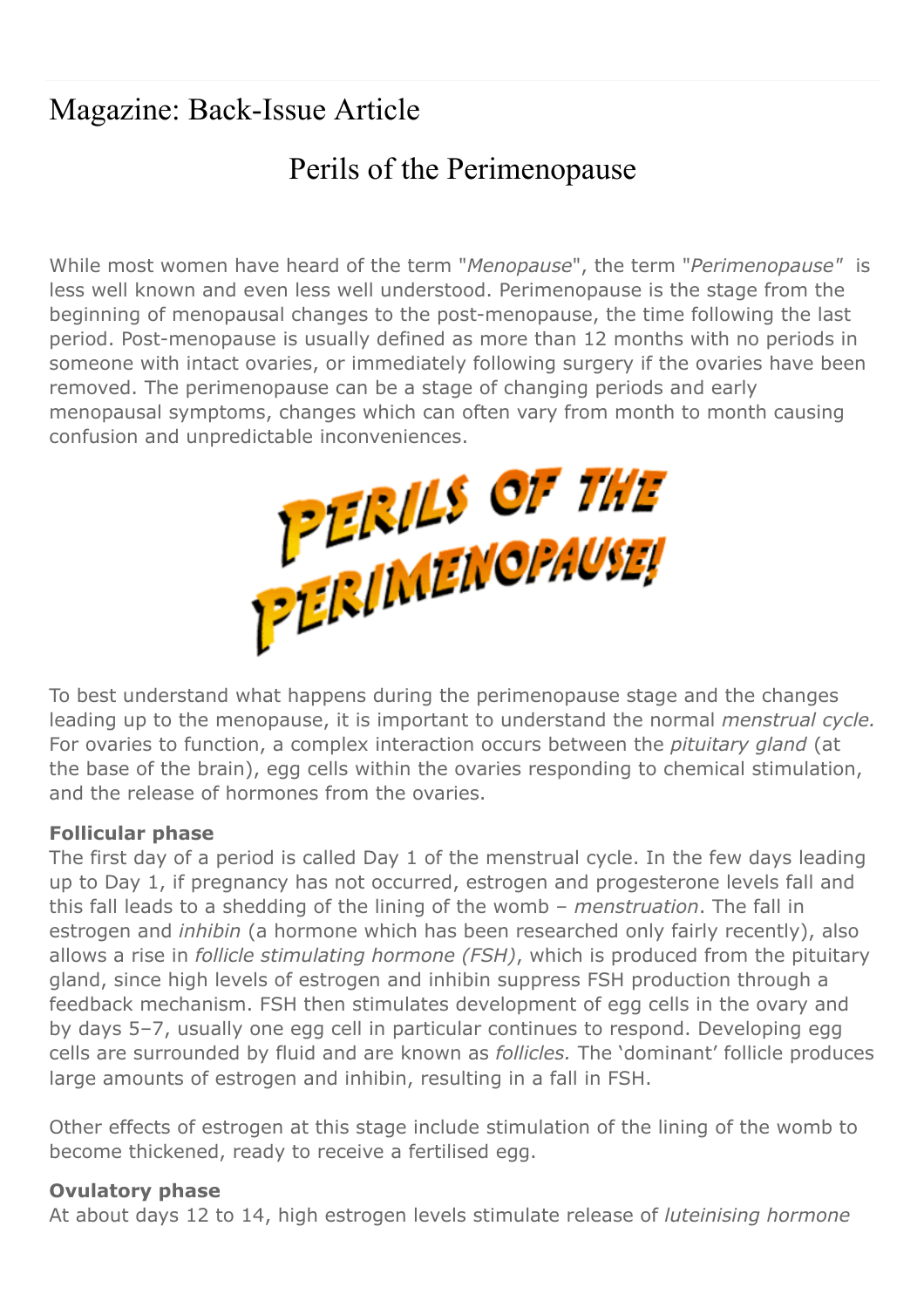(LH) from the pituitary gland. The surge in LH causes the egg to be released from the follicle (ovulation).

### Luteal phase

During days 14–28, the area of the ovary that has released the egg, the corpus luteum, produces progesterone. Progesterone further prepares the womb lining for accepting a fertilised egg. If the egg is not fertilised, the corpus luteum 'collapses' and the levels of estrogen and progesterone fall. Without these hormones to support the lining, the womb then sheds its lining and menstruation begins again. Also, with a low estrogen level, FSH rises and a new cycle begins.

## Why menstrual cycles change

The maximum number of egg cells (oocytes) within the ovaries is present before we are born; at around the fifth month of gestation there are thought to be around 7 million, and these decline to 1–2 million by birth. From birth onwards there is a gradual reduction, with around 400,000 remaining by the time of puberty, thereafter a gradual decline by the age of 40 years and then a rapid decline up to the menopause. Leading up to the menopause during the perimenopause, the follicles remaining are not only fewer in number but also of poorer quality and less able to respond to the stimulation by FSH. Occasionally, cycles occur where follicles have not developed fully and less estrogen is produced. Low levels of estrogen lead to menopausal symptoms, a rise in FSH, and a failure to trigger the LH surge leading to absence of egg release (ovulation). With no ovulation, progesterone production is also reduced, leading to irregular shedding of the lining of the womb and hence irregular periods. In the early stages, the ovaries fluctuate in how well they work, so that cycles may be normal some months and abnormal in others. Gradually the number of abnormal cycles increases so that eventually, no follicles develop, estrogen and progesterone production becomes very low, the lining of the womb is not stimulated at all, periods stop and FSH levels remain high. Finally, the menopause, the last period, occurs and is confirmed by having 12 months without periods. Following this, there may occasionally be episodes where the ovaries again produce a later burst of hormones, the womb lining is stimulated and subsequent bleeding may occur, but this is unusual and any bleeding occurring more than 12 months after a period should be reported and investigated. Generally, estrogen and progesterone levels after the menopause remain steady and low, unlike levels during the perimenopause. During the perimenopause, the ovaries are still working and producing hormones but are not producing the correct balance of hormones. In the early stages, the levels of FSH, LH, estrogen and progesterone fluctuate markedly and symptoms and period patterns may change from month to month.

## Period problems

Often the changing and falling progesterone level, which regulates the lining of the womb (the endometrium), causes erratic, heavy or prolonged periods before any other menopausal symptoms are noticed. Many women experience periods which can be unpredictable and so heavy that the flow can be difficult to control, often flooding through sanitary wear and clothing. Women often put up with this inconvenience for some time before seeking help but since very effective treatments are available, help should be sought sooner rather than later. With this change in period pattern, your doctor will usually arrange investigations such as an examination and possibly referral for a sample to be taken from the lining of the womb or a pelvic scan. These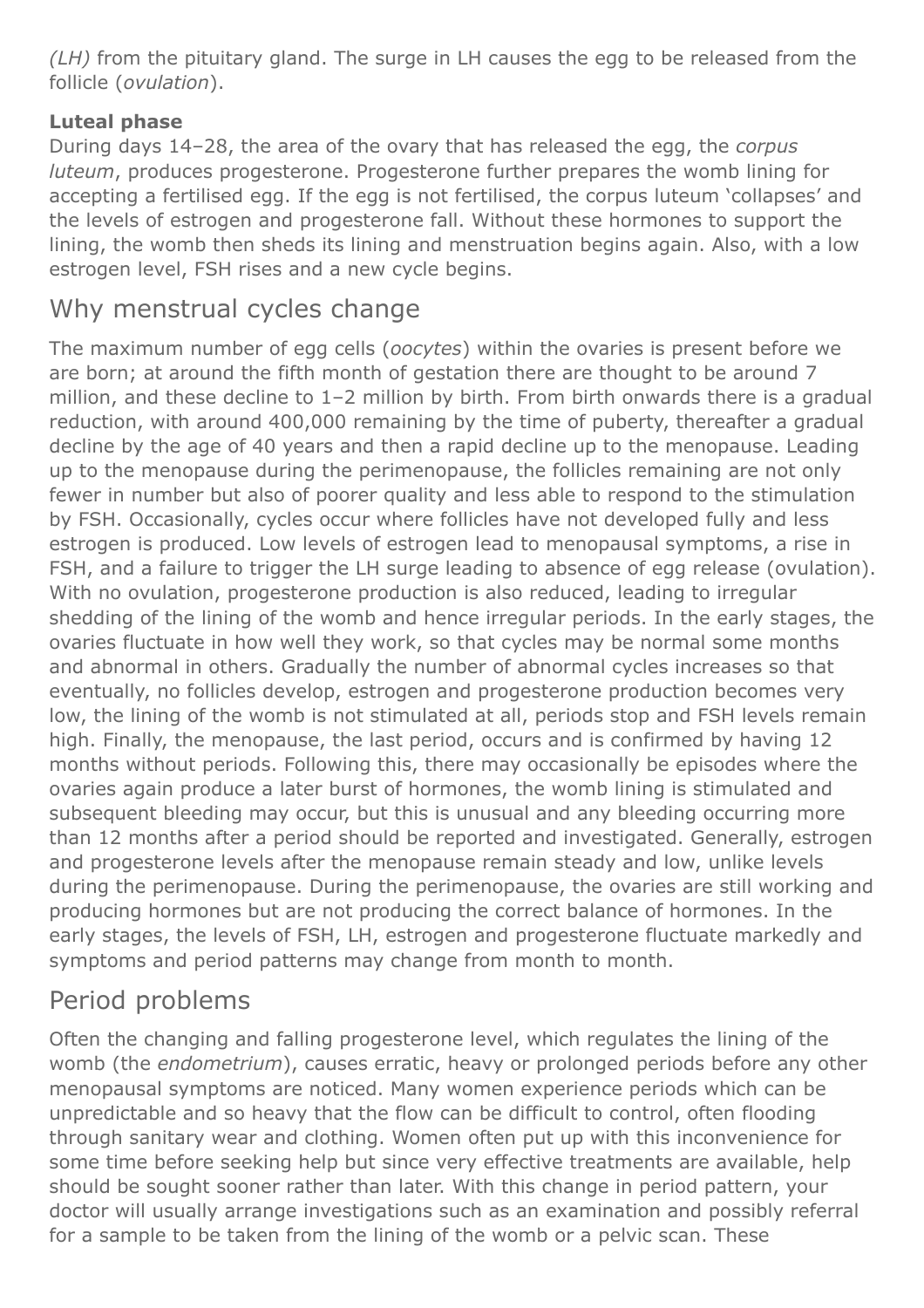investigations are to exclude causes other than the hormonal changes of the perimenopause. Hormone levels can fluctuate for several years before eventually becoming so low that the endometrium stays thin and does not bleed and so periods can be troublesome for a number of years before they stop, but can also vary in that some months may be normal, often giving a false sense of security! Once it is established that the cause is hormonal imbalance, treatments can be considered.

### **Treatments**

If the main problem is heavy periods which are not too frequent, the tablet Tranexamic acid can be used; this is taken during the period and simply leads to less fragility of the blood vessels within the womb lining, and hence less bleeding. If the heavy periods are also prolonged and/or frequent, some form of the hormone progestogen can be given. This can be given in tablet form or in the form of Mirena; a small plastic device which is inserted into the womb, and gradually releases progestogen into the womb lining, making the lining thin and reducing bleeding. Insertion is a simple procedure and usually takes place in a clinic without problems. Mirena has the added benefit of providing effective contraception, which is still required in the perimenopause, right until 2 years after the menopause in women who become menopausal under the age of 50, and for 1 year after the menopause in women becoming menopausal after the age of 50.

Other treatments for period problems include various forms of heat treatment aiming to destroy most of the womb lining (known as endometrial ablation), leading to reduced bleeding and are usually carried out as day-case procedures.

For some women, a hysterectomy (surgical removal of the womb) may be needed but is carried out less often in recent years than was required in the past, due to the introduction of simpler, effective treatments.

## Other problems of the perimenopause

The fluctuating and gradually falling level of estrogen taking place during the perimenopause, can lead to early signs of the symptoms more often associated with the menopause such as hot flushes, night sweats, mood changes, disturbed sleep, joint aches and change in weight and distribution of fat; more fat tends to be deposited around the waist rather than the hips leading to a change to the "apple" shape rather than "pear" shape. Symptoms affecting the vagina and bladder such as vaginal dryness, irritation and itch, discomfort during sex, passing urine often and at night and discomfort when passing urine, are thought to be later symptoms of the menopause, but some women may notice them in the perimenopause. Symptoms may be initially mild and, because periods are still present, are often not recognised as being hormone related. Further confusion may arise because, as with period problems changing from month to month due to fluctuating ovarian function and hence fluctuating progesterone production, estrogen production may also fluctuate and so these estrogen deficiency symptoms may also vary.

It is important that these early changes are recognised and that discussions take place so that women understand what is happening.

Management of the estrogen deficiency symptoms of the perimenopause should start with review of diet and lifestyle; the early changes should alert us to put in place whatever changes are needed, such as improving diet, losing weight, increasing exercise, stopping smoking and reducing alcohol and caffeine, to reduce not only early